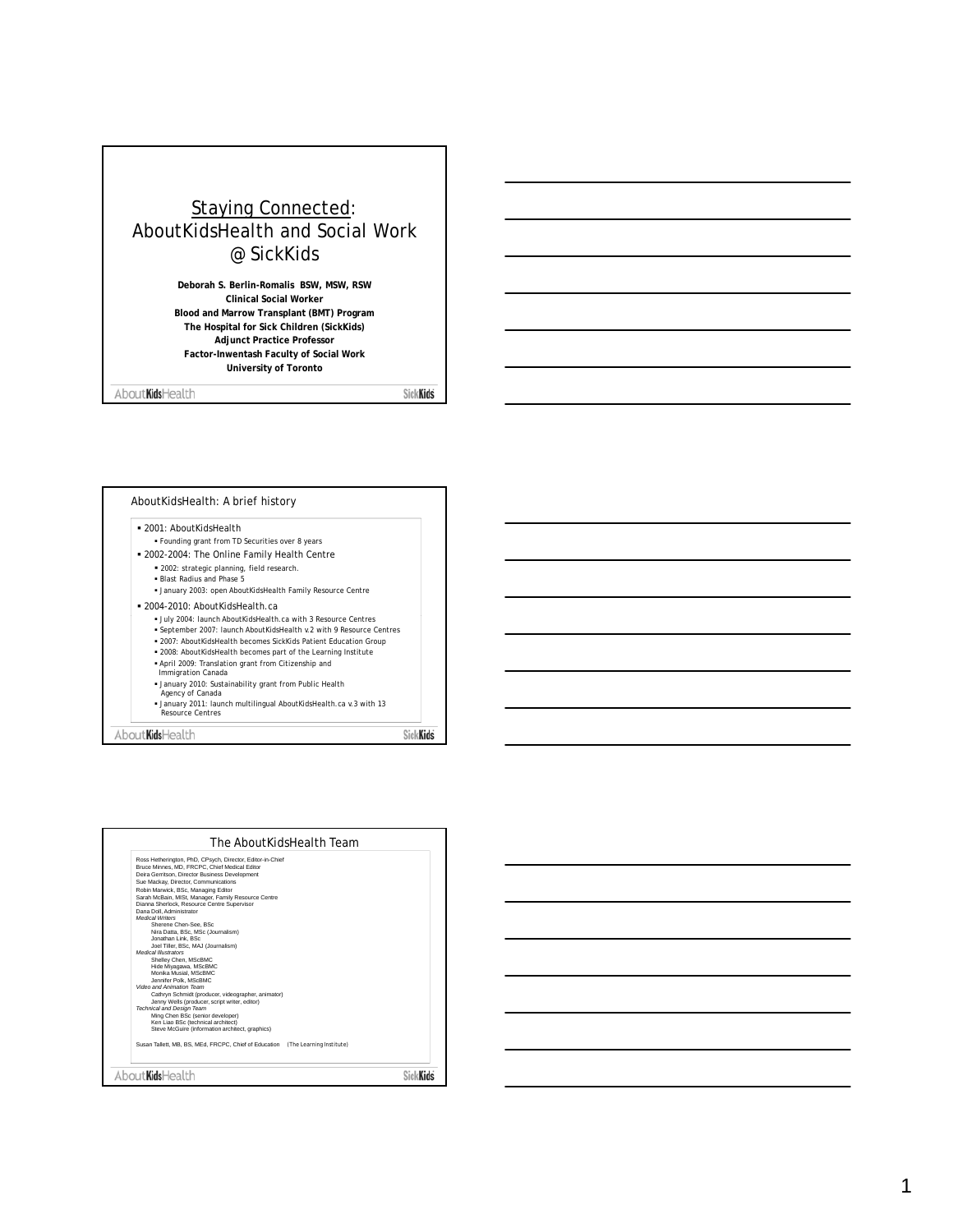









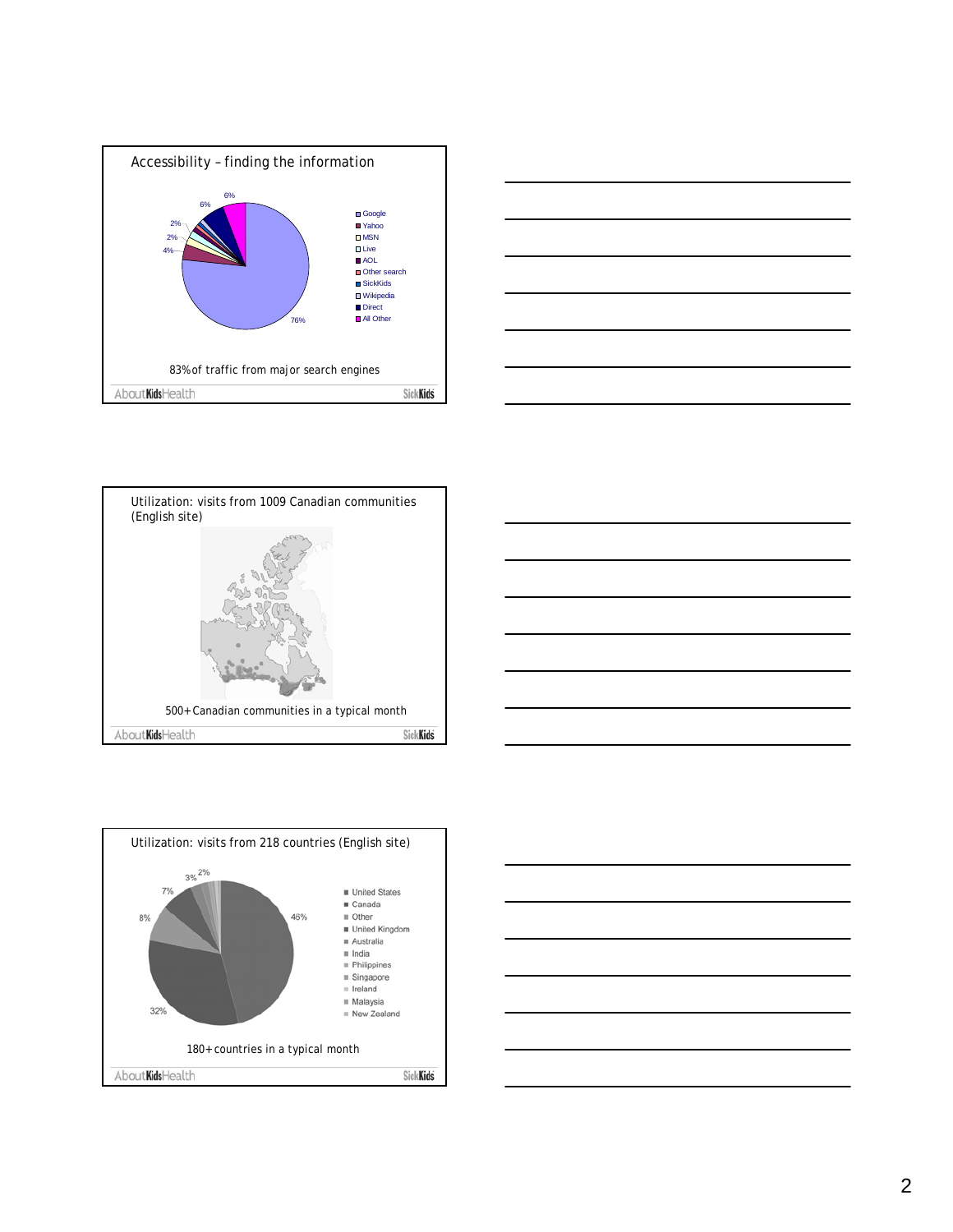

| The Family Journey                                                                                                                          |                                                                                                                                                                                                         |                                                                                                                                             |                                                                                                                                                                                        |                                                                                                                                  |
|---------------------------------------------------------------------------------------------------------------------------------------------|---------------------------------------------------------------------------------------------------------------------------------------------------------------------------------------------------------|---------------------------------------------------------------------------------------------------------------------------------------------|----------------------------------------------------------------------------------------------------------------------------------------------------------------------------------------|----------------------------------------------------------------------------------------------------------------------------------|
| Pre-diagnosis                                                                                                                               | Diagnosis is<br>confirmed                                                                                                                                                                               | Consent<br><b>Treatment begins</b>                                                                                                          | Short-term effects<br>Home and school<br>issues                                                                                                                                        | Long-term outcome<br>Managing the<br>condition                                                                                   |
|                                                                                                                                             |                                                                                                                                                                                                         |                                                                                                                                             |                                                                                                                                                                                        |                                                                                                                                  |
| About                                                                                                                                       | Understanding                                                                                                                                                                                           | <b>Treatment</b>                                                                                                                            | At Home                                                                                                                                                                                | <b>Looking Ahead</b>                                                                                                             |
| An overview                                                                                                                                 | <b>Diagnosis</b>                                                                                                                                                                                        |                                                                                                                                             | Post-Intensive<br>Treatment                                                                                                                                                            | <b>Adult Outcomes</b><br>Late Effects                                                                                            |
|                                                                                                                                             |                                                                                                                                                                                                         | What can I tell my child? What can I do for my child?                                                                                       |                                                                                                                                                                                        |                                                                                                                                  |
| · Signs & symptoms<br>· Description of condition<br>· Etiology, if known<br>· Diagnostic tests and<br>procedures<br>· Coping with diagnosis | · Detailed description of<br>diagnosed condition<br>· Understanding<br>treatment or options<br>(hospital and global)<br>· Risks & complications<br>associated with<br>treatment<br>· Consent and assent | · Undergoing treatment<br>· Specific treatments<br>(surgery, medication)<br>· Understanding drugs<br>· Condition management<br>· Compliance | · Practical aspects of<br>home care<br>· Continuing treatment<br>· Special considerations<br>(e.a., die)<br>· Back to school<br>· Managing problems<br>· Compliance<br>· Complications | · Long-term outcome &<br>prognosis<br>· Late effects<br>· Psychosocial needs<br>· Cognitive effects<br>· Research<br>· Resources |





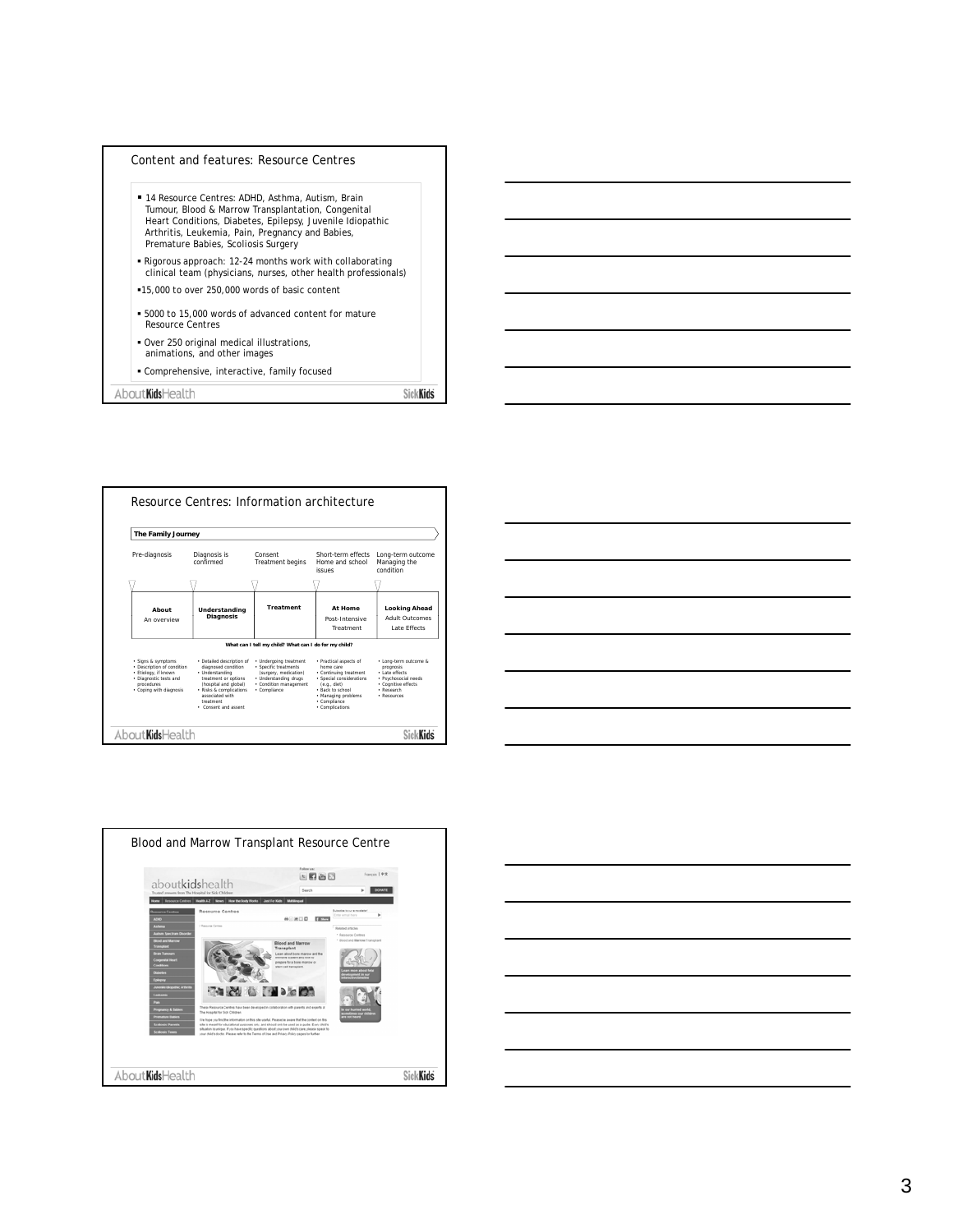









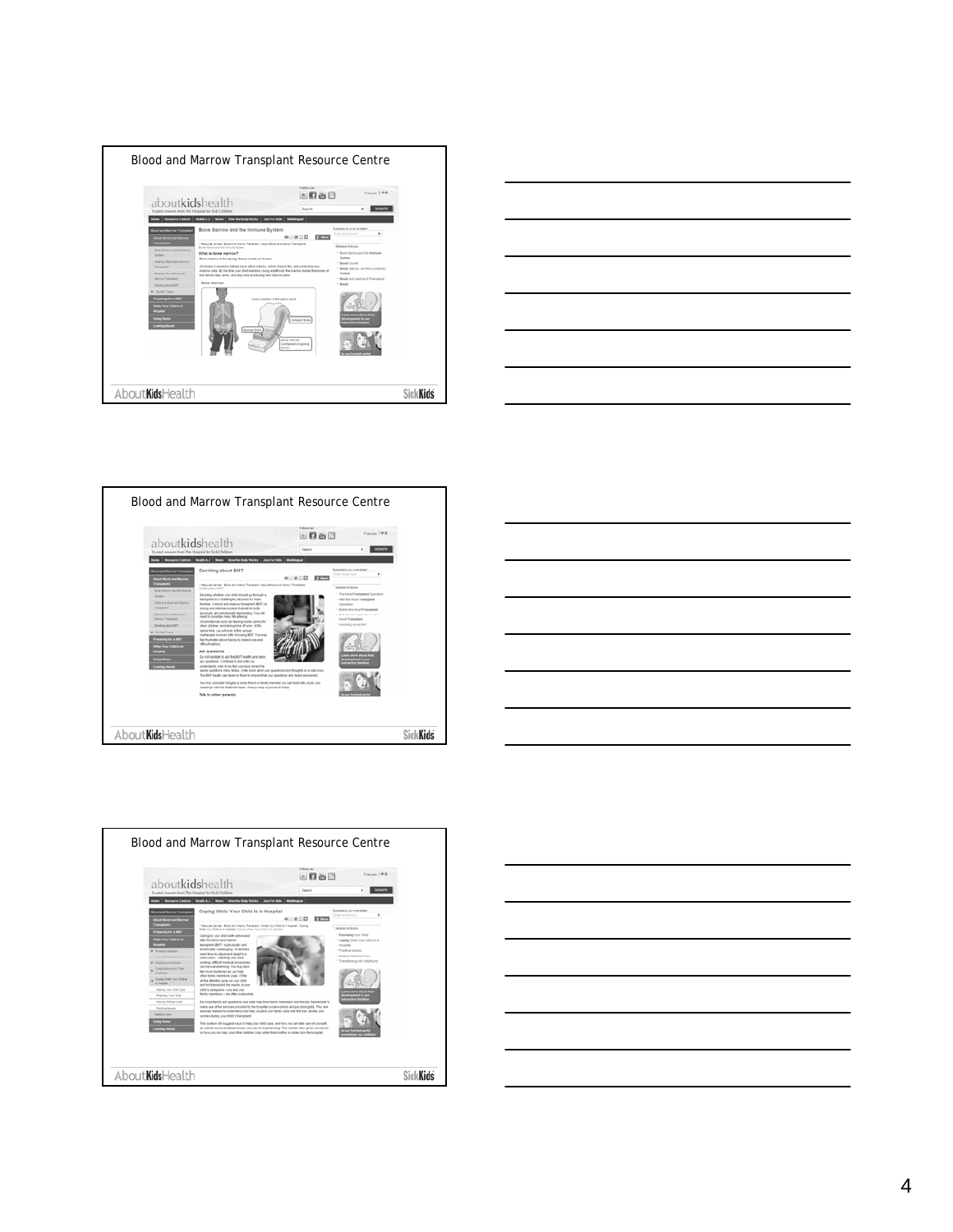







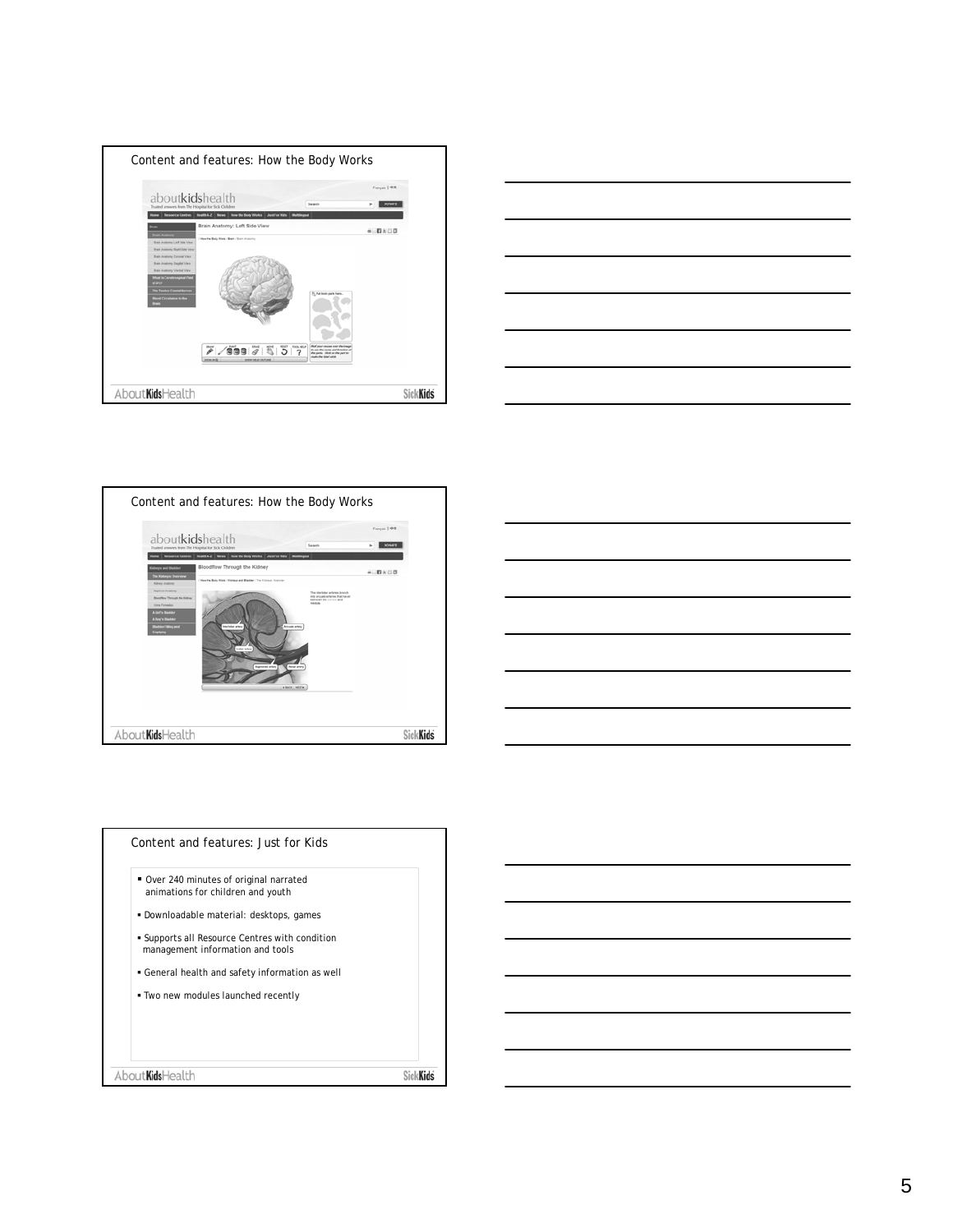









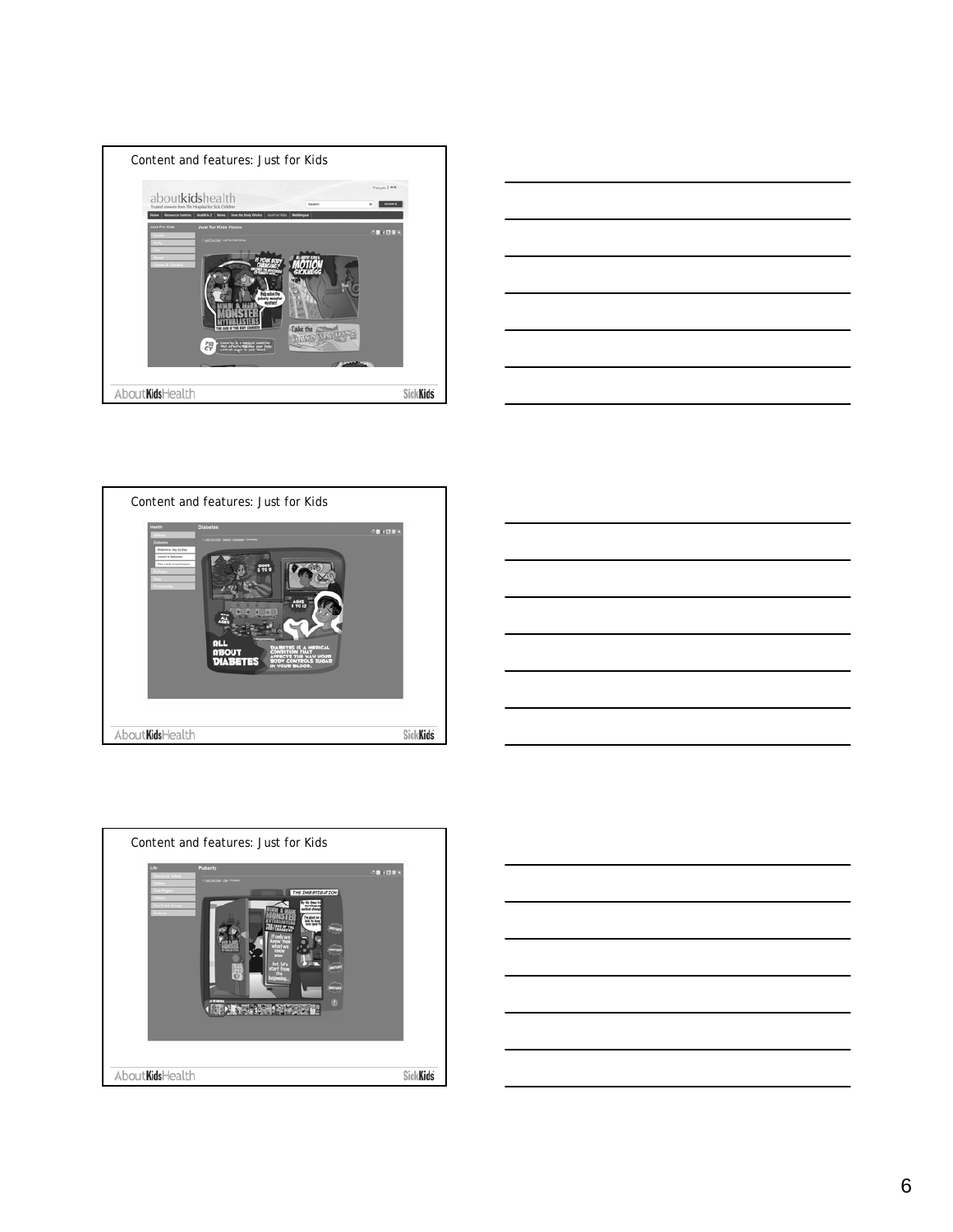







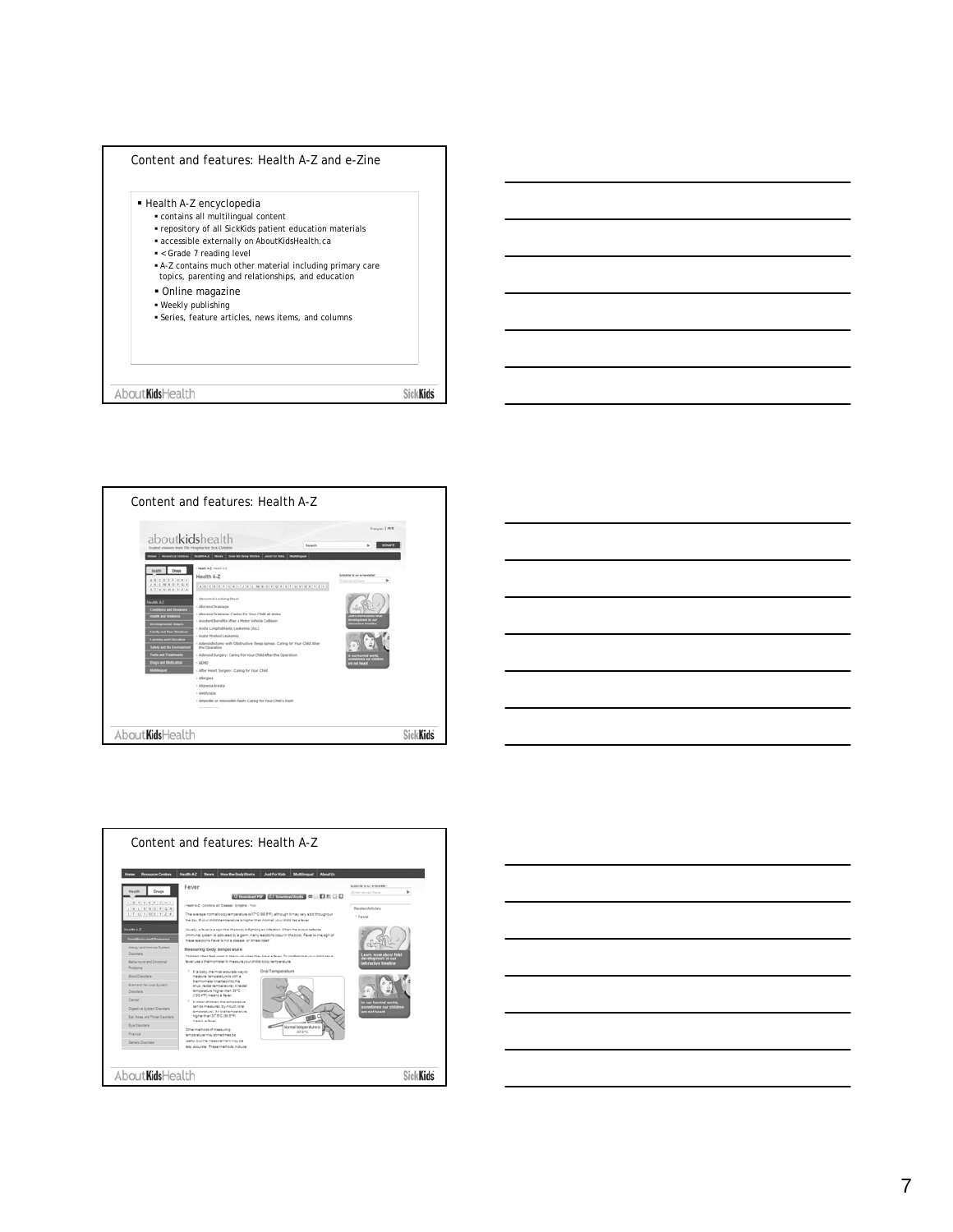









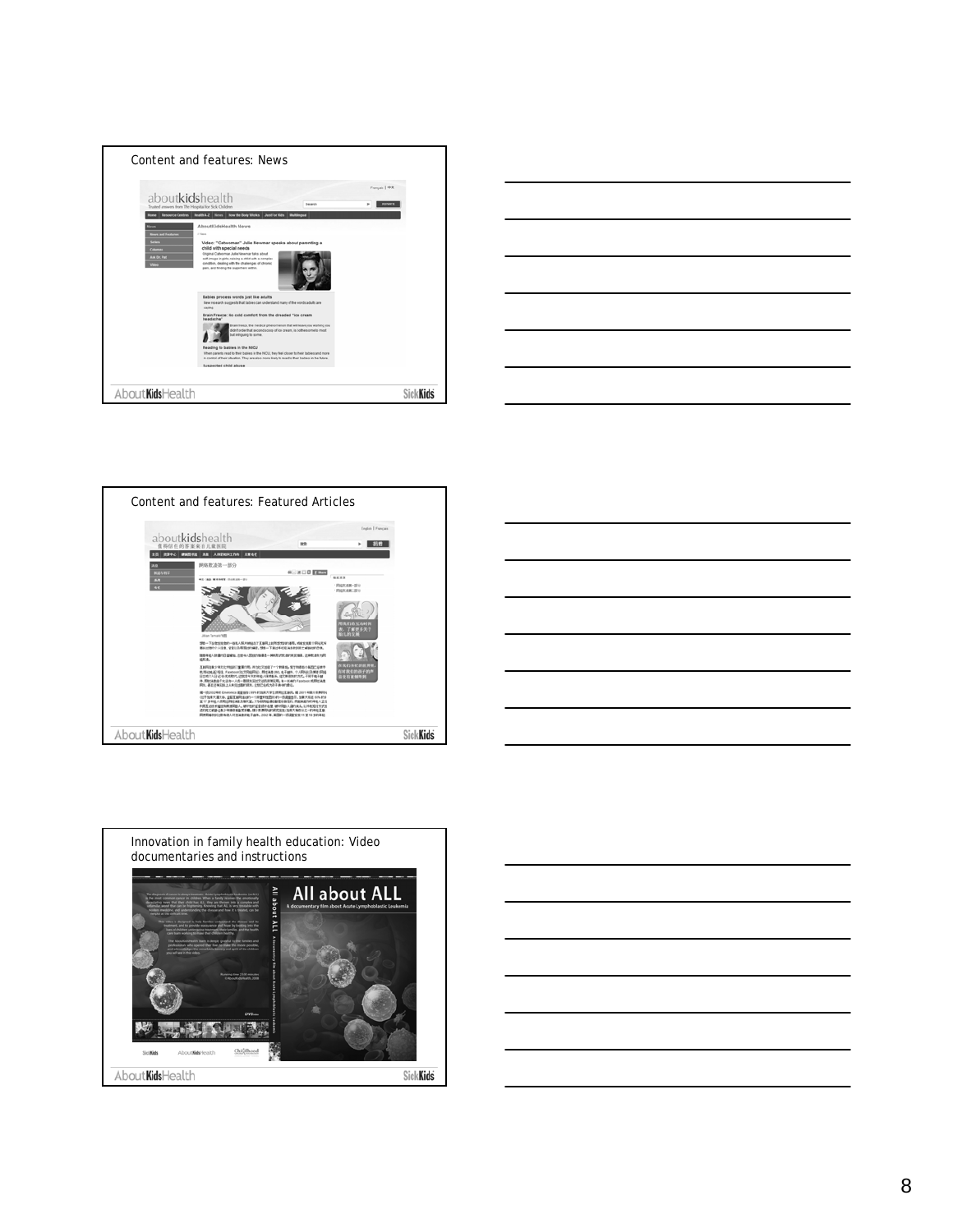





Translation Project: Grant from Citizenship and Immigration Canada

Scope of the project

- Develop new technology platform for AboutKidsHealth.ca SharePoint Content Management System (CMS) new database structure
- Visual redesign of AboutKidsHealth.ca including wordmark
- new page format (1024 x 768) all new page templates
- Translation of AboutKidsHealth.ca site into French and Chinese
	-
	- (simplified character set) the modern character set may be read by the majority of Chinese speakers Culturally fluent and medically accurate approach built into translation process
	-
- Franslation of ~250 child health articles + ~50 forms into Tamil,<br>Urdu, Arabic, Spanish, Chinese (traditional character set)<br>F3 documents will be translated into Punjabi and Portuguese as well<br>and English<br>and English<br>and

About**Kids**Health

**SickKids**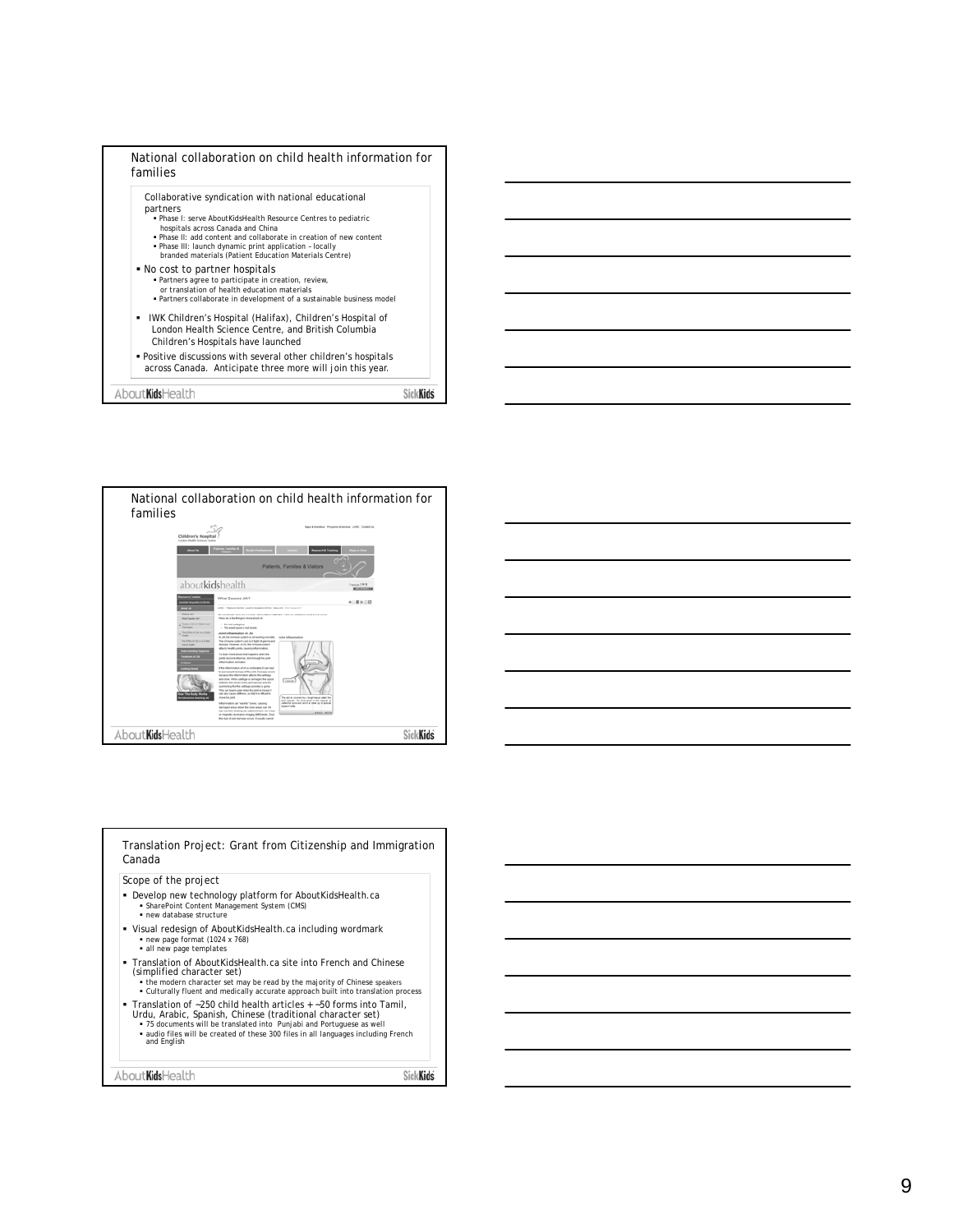| Translation Project: 80% executed in 12 months                                                                                                                                    |  |
|-----------------------------------------------------------------------------------------------------------------------------------------------------------------------------------|--|
| <b>Translation process</b>                                                                                                                                                        |  |
| All English content initially re-reviewed by experts or newly created                                                                                                             |  |
| Experienced, certified medical translators<br>٠                                                                                                                                   |  |
| Extract<br>Initial<br>Translation<br>Translation<br>AboutKidsHealth content<br>translation<br>review<br>revision                                                                  |  |
| Target language<br>Final quality<br>Insert & format<br>Translation<br>medical review<br>revision<br>in AboutKidsHealth<br>assurance                                               |  |
| Over 2.2 million words translated into French and Chinese<br>٠<br>(simplified)                                                                                                    |  |
| Over 300,000 words translated into Arabic, Chinese (traditional),<br>٠<br>Spanish, Tamil, and Urdu, 50,000 into Portuguese and Punjabi all<br>with accompanying audio (mp3) files |  |
| About <b>Kids</b> Health                                                                                                                                                          |  |









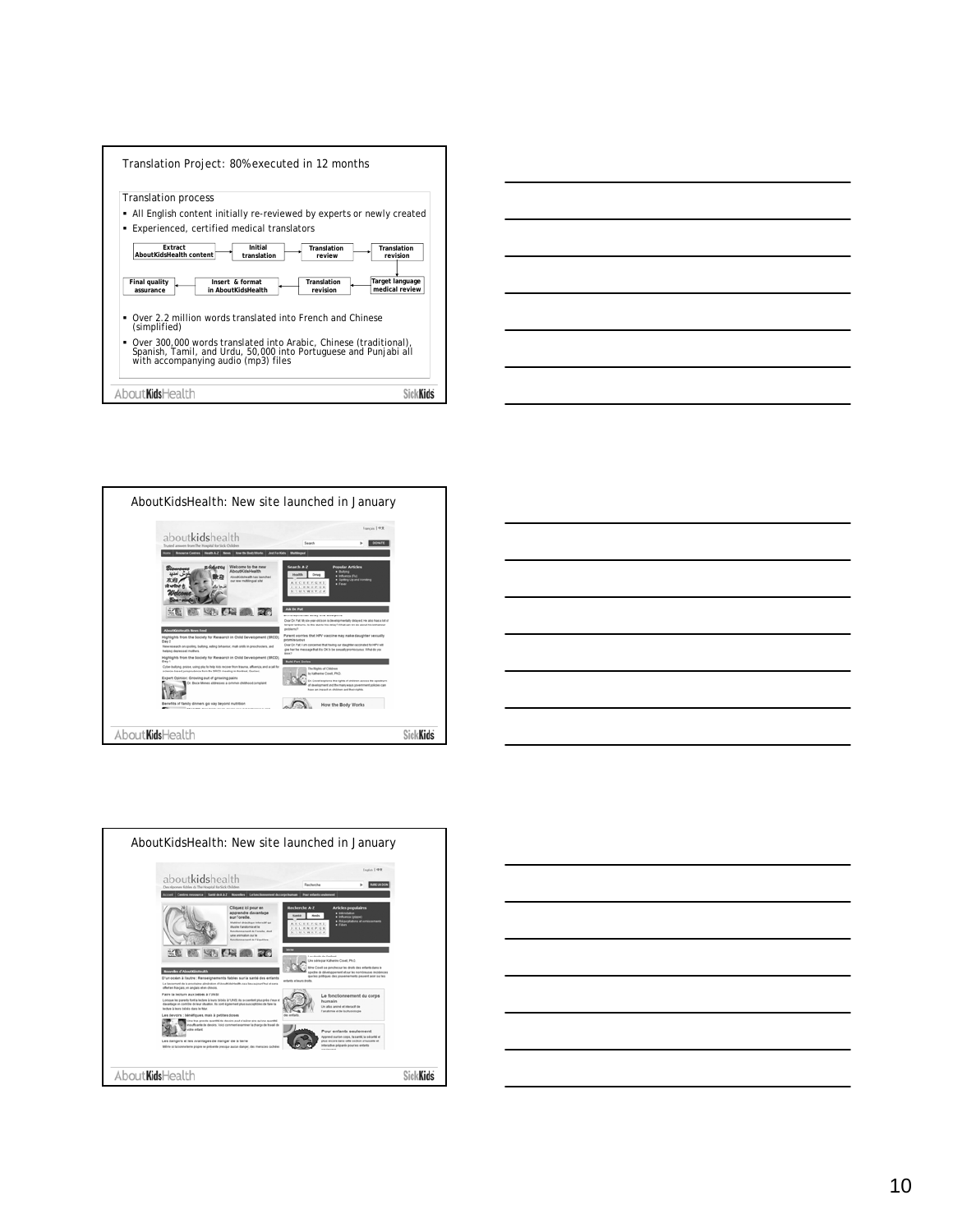